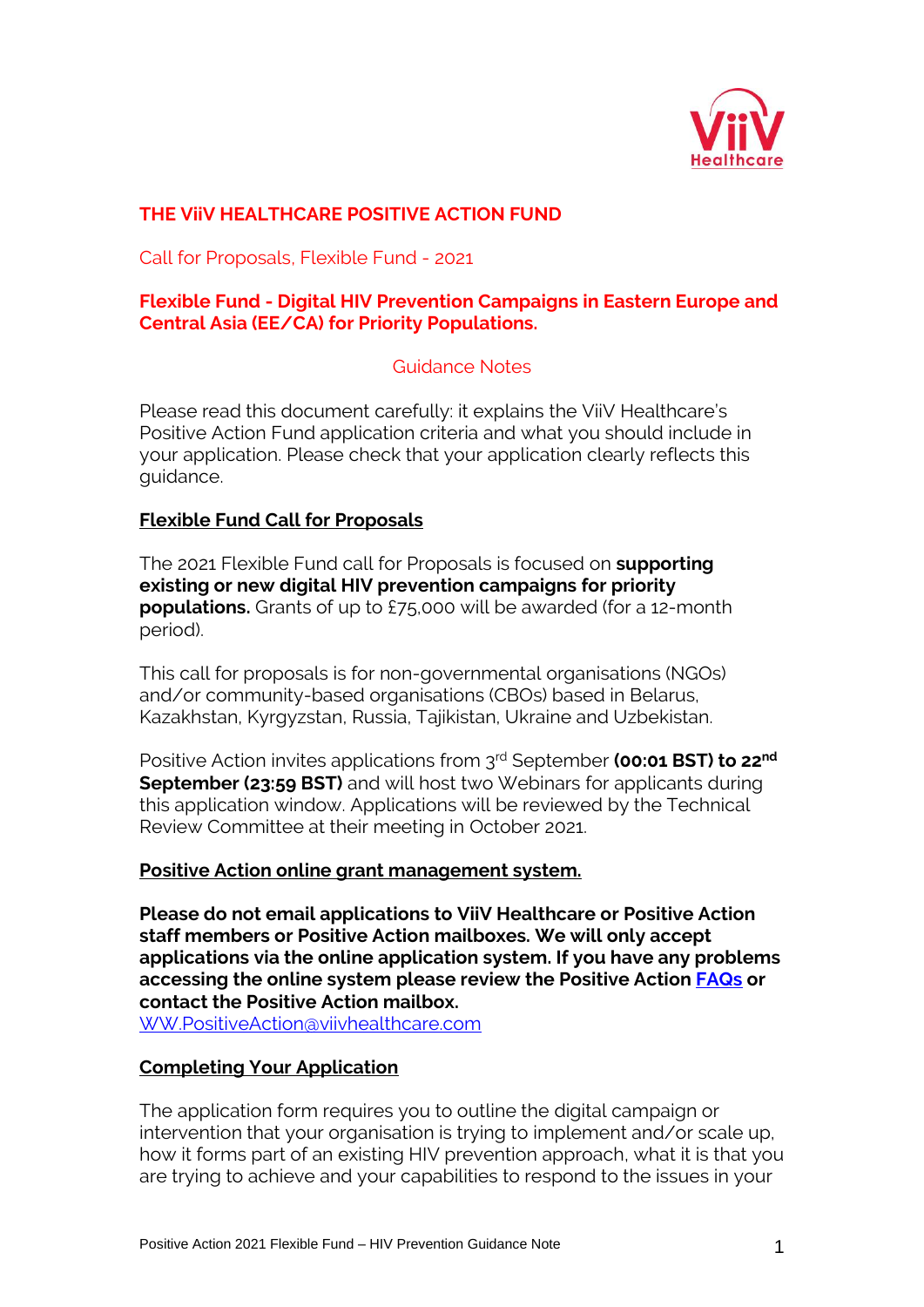context impacting the affected community of focus. It will also require completion of a detailed budget, a data collection and/or evaluation template if you will be collecting any human subject data or undertaking any data collection or evaluation. Please ensure you complete the application form and/or other templates in full and ensure that it meets our application criteria.

**Deadline:** All applications must be received by **23:59 BST 22nd September** 2021 to be considered by the Technical Review Committee in October 2021.

Should your application be successful, the content will be shared with our partner the Charities Aid Foundation (CAF), who will carry out the due diligence and eventual payment. As part of their due diligence, they may require additional information. You will be contacted if this is required. As part of this you will be asked to sign up to CAF's terms and conditions.

CAF undertakes due diligence on all the grants made through the ViiV Healthcare Positive Action Fund and will need to contact you regarding your application. The data collected in the Application Form will be provided to them.

### **Context for the Flexible Fund Call for Proposals**

At the end of 2019, an estimated 1.7 million people were living with HIV in Eastern Europe and Central Asia. It is one of two regions in the world where the HIV epidemic continues to grow rapidly, with a 27% increase in annual HIV infections between 2010 and 2018.The region's epidemic is concentrated predominantly among key populations – in particular, people who inject drugs – yet there is low coverage of harm reduction and other HIV prevention programmes in key countries within the region. The sexual partners of key affected populations, in particular sex workers and people who inject drugs, are at elevated risk of HIV infection and accounted for 33% of new infections across the region in 2014.

HIV prevalence among people who inject drugs is also high in other countries, estimated at 30.8% in Belarus and 22.6% in Ukraine. HIV prevalence among women who inject drugs is higher than their male counterparts in Kazakhstan, Uzbekistan, Kyrgyzstan, Belarus, and Ukraine. Sex work is closely associated with injecting drug use in the region. For example, in Central Asia, HIV prevalence is estimated to be 20 times higher among female sex workers who inject drugs than those who do not. Between 2001 and 2011, HIV prevalence doubled among young people (aged 15–24) in Eastern Europe and Central Asia. In 2017, it was estimated that 0.2% of 15-24-year olds in the region were living with HIV, with an equal prevalence level between young men and women.<sup>1</sup>

<sup>&</sup>lt;sup>1</sup> [HIV and AIDS in Eastern Europe & Central Asia | Avert](https://www.avert.org/professionals/hiv-around-world/eastern-europe-central-asia)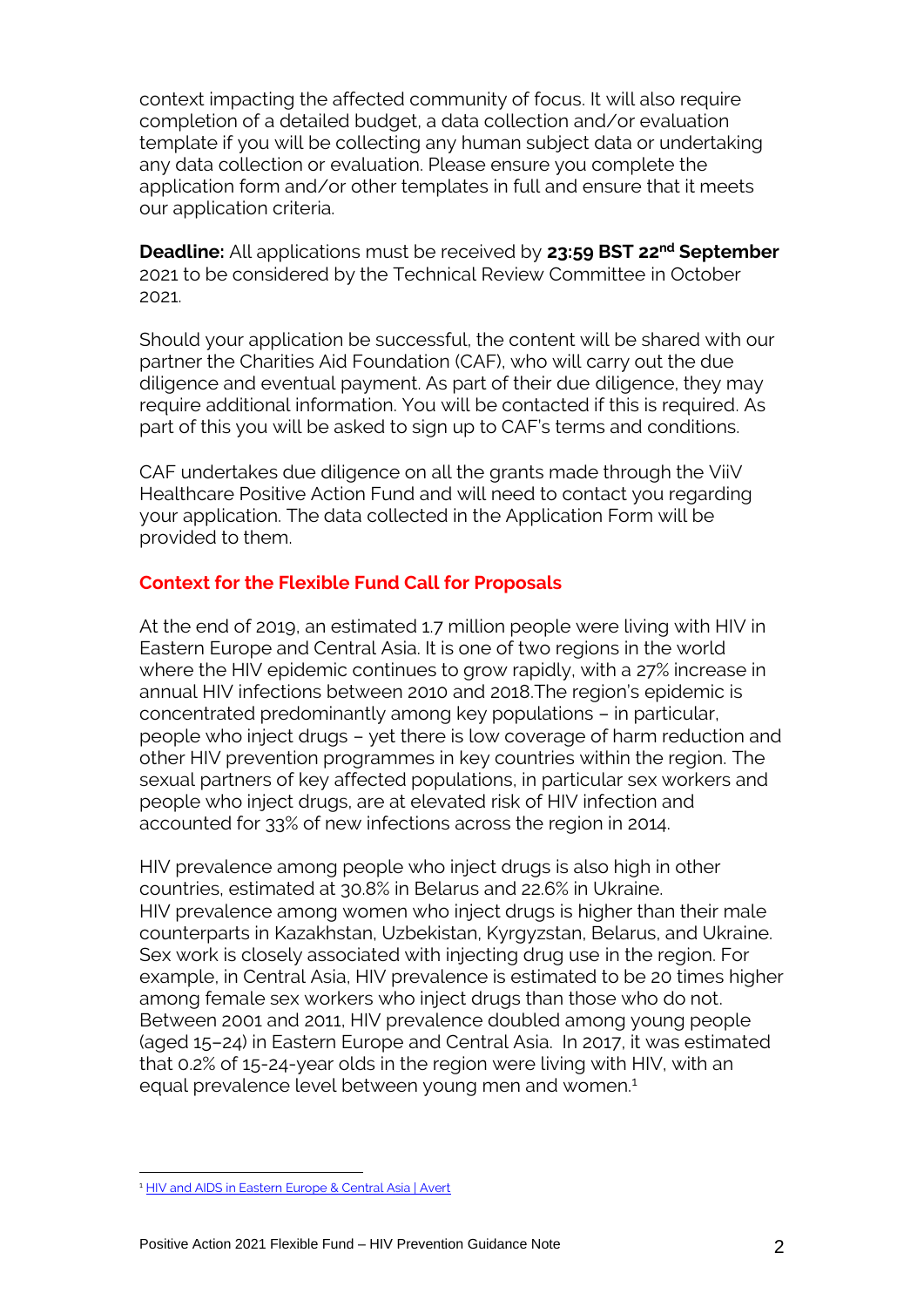# **How the Flexible Fund Proposals Should Be Targeted**

**Focus of Call:** Positive Action welcomes proposals **supporting innovation in digital HIV prevention campaigns for priority populations**

Positive Action is interested in supporting community-led interventions that demonstrate effectiveness in improving access to quality HIV prevention education and information for priority populations and linking them to relevant prevention services:

- Creating and implementing a new digital HIV prevention campaign that is user friendly, accessible and confidential OR
- Scaling up existing digital HIV prevention campaigns that have demonstrated impact of approaches

# **Key considerations for this Flexible Fund call for proposals**

Your application should be specific in describing how the digital campaign forms part of your overall organisational HIV prevention approach.

#### **Funding criteria:**

### **1. Who can apply?**

Community-based organisations and non-governmental organisations based in the countries listed above

## **2. Project Focus**

Your project must focus on HIV prevention and must be a digital campaign. It can either focus on scaling up existing HIV prevention campaigns or implementing a new campaign which is aimed at support and benefiting priority populations. Key questions to consider in the development of your application are the following<sup>2</sup>;

- Is the innovation needed now?
- Is it acceptable, equitable and feasible?
- Can it be implemented within existing structures and/or settings or with only slight modifications to existing systems?
- Is there evidence for the effectiveness of the digital intervention, and is it cost effective and a good use of funds?
- Does it respond to national and community leadership's expressed needs?

Innovations are most likely to support the health and well-being of endusers if they are designed and implemented in a way that considers and

<sup>&</sup>lt;sup>2</sup> Advances from COVID-19: Innovative digital technologies to deliver HIV prevention and treatment Policy brief: June 2021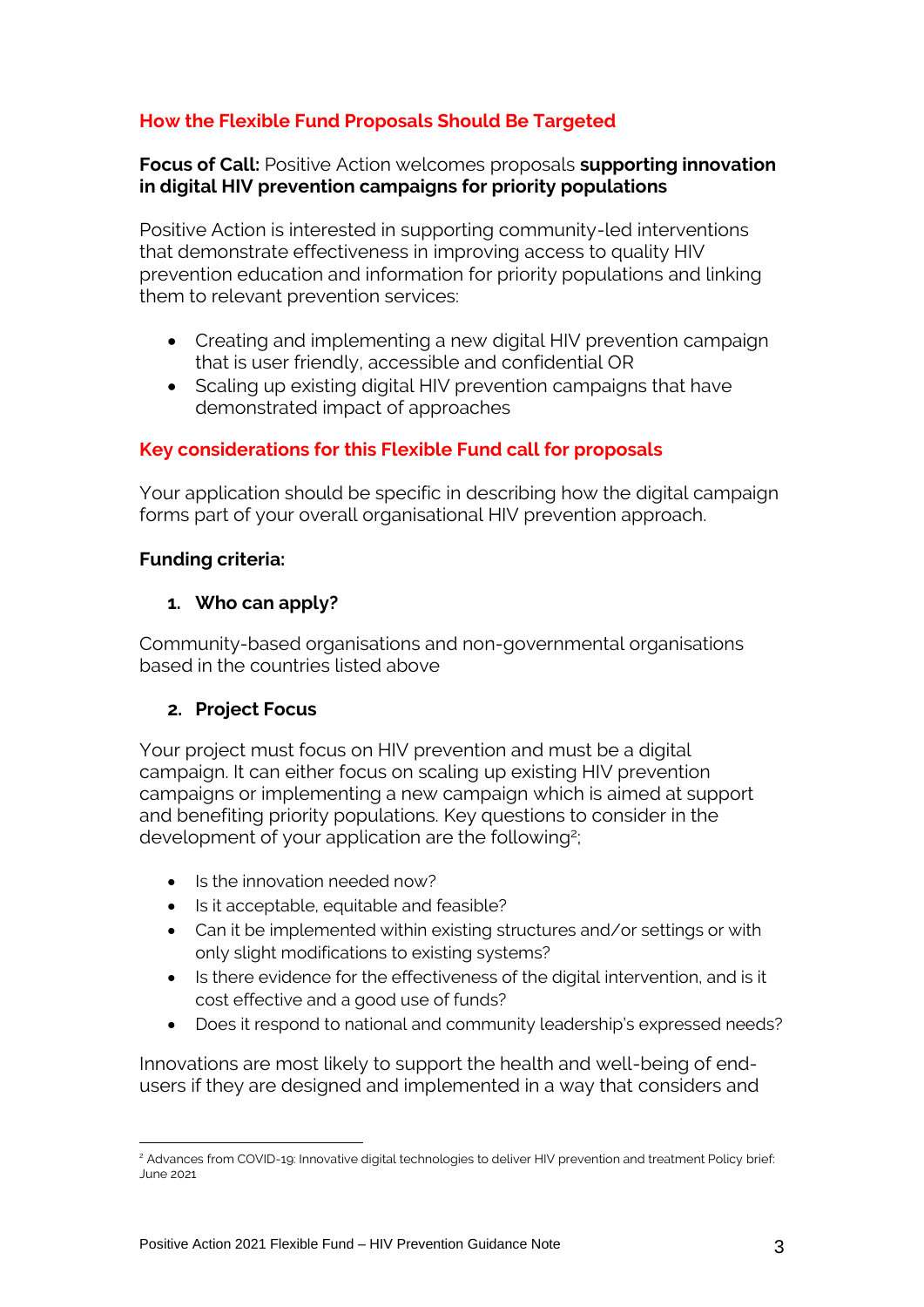mitigates potential harms, such as stigma, gender-based violence, legal barriers, discrimination and adverse mental health implications.

### **3. Community Focus**

Positive Action believes that engaging affected and local communities is critical to addressing the drivers of health and life inequalities, it therefore seeks to promote community responses that work at the level of changing beliefs, attitudes and behaviours to improve health and rights at the community level.

#### **Community engagement, participation and/or leadership** are

mandatory requirements for all Positive Action grants: your proposal must demonstrate how your work will engage, involve and empower and benefit affected communities.

#### **Timelines**

The Positive Action application, review and grant process can take up to three months to complete. The following table outlines the review process for this invitation.

| Positive Action Flexible Fund     | 3rd September 2021                         |
|-----------------------------------|--------------------------------------------|
| opens                             |                                            |
| Positive Action Flexible Fund     | 22 <sup>nd</sup> September 2021            |
| closes                            |                                            |
| Webinar 1                         | 8 <sup>th</sup> and 9 <sup>th</sup> July   |
| Webinar 2                         | 22 <sup>nd</sup> and 23 <sup>rd</sup> July |
| <b>Technical Review Committee</b> | Week commencing 4 <sup>th</sup> October    |
| meets                             | 2021                                       |
| Recommended applications pass     | Week commencing 18 <sup>th</sup> October   |
| through validation                | 2021                                       |
| Additional information and        | Week commencing 25 <sup>th</sup> October   |
| documentation may be requested    | 2021                                       |
| Final decision and contracting    | November 2021 onwards                      |

#### **Please note that these dates are a guide.**

#### **General Guidance**

#### **Your Organisation**

Positive Action is targeted at helping communities affected by HIV and AIDS. Any registered/not-for-profit national or community-based organisation that represents, or is working with or for, affected communities is eligible to submit a proposal.

#### **The Size and Period of the Award**

The funding available is up to £75,000 over a 12-month period.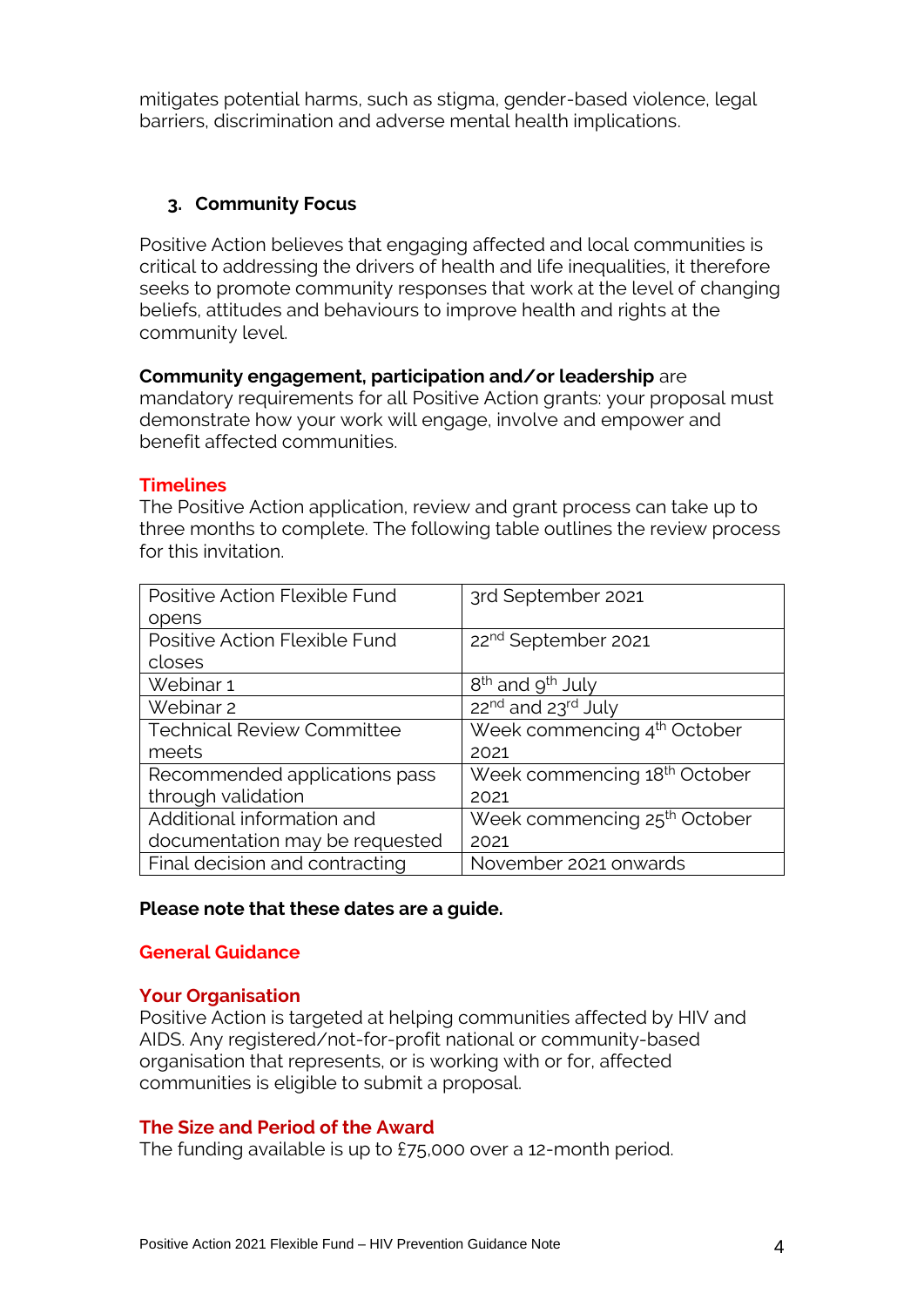## **AMPLIFY IMPACT**

Positive Action's strategy will be achieved through grant making augmented by the AMPLIFY IMPACT approach which is a series of support measures designed to facilitate joined up impact, ongoing learning and improvement in the achievement of our new strategy. There is only one element of Amplify Impact available for this call as outlined below:

- a) **Skills Connector**: GSK/ViiV employees provide advice and provide **short-term**, long-distance, specialised support to grantees. Support will range from 3 hours – 10 days (per year) and will focus on the following broad areas:
	- Business Development & Change Management
	- Communications (media, messaging and publicity)
	- Data Management and Knowledge Transfer (enhancing data value and distribution
	- Information Technology (IT) (networking and infrastructure)
	- Representation and Influence (public speaking, effective representation
	- Sales and/or Marketing (promoting services, securing clients, raising money)

## **You must clearly stipulate on the application form whether you will require Amplify Impact,**

## **Outline Budget**

The budget template embedded in the online application form will require you to enter a detailed budget. This should show spending for each year of the project against lines including any capital costs, staffing, travel, training, monitoring and evaluation, and communications.

Please ensure that your budget has appropriate resources allocated to ensure meaningful data protection and data security measures are in place to protect the identity of priority populations.

Please follow the instructions provided in the budget template, noting the following:

- The total award amount requested for the 12-month period cannot account for more than **50%** of an organisation's overall income, in the last 12 months, for countries in LICS/MICS. The organisation's overall income includes any previous ViiV Healthcare Positive Action grant/s.
- **85%** of project budgets must be spent in country;
- Overheads over **15%** of the total project budget will not be accepted; and